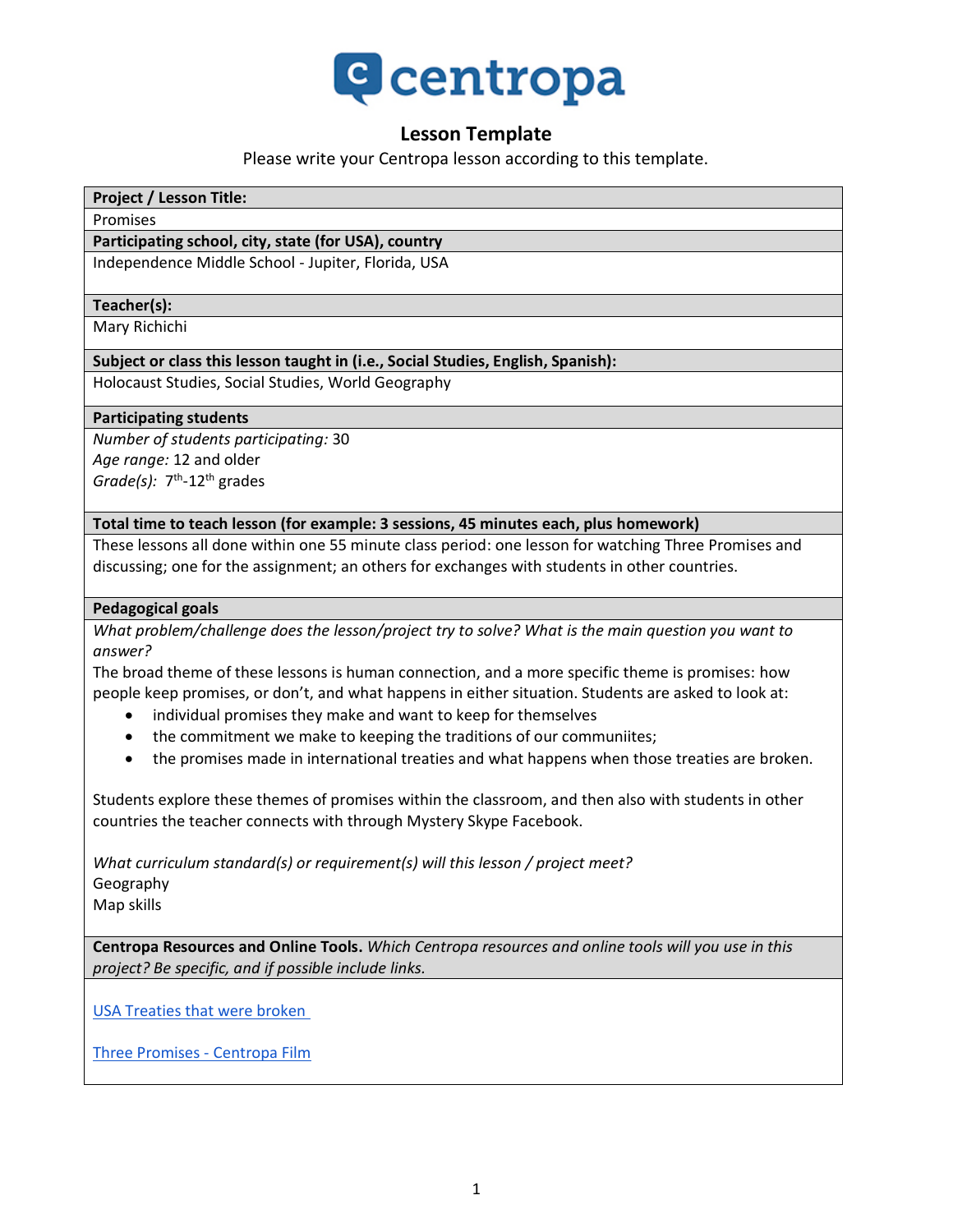# **C** centropa

[Promise of Treaties](https://docs.google.com/presentation/d/e/2PACX-1vSS9ibzS5lXK_BFW6EFIuiMktKuitYv1Bg3TLa9FYZEkjHHPP1qCGoNr2rgd5-JJBK9eUH9iUVxu_dC/pub?start=false&loop=false&delayms=3000) : online workbook with all necessary resources for students, including background information, worksheet, and chart to complete.

### [Ambassador David Scheffer](https://www.cfr.org/conference-calls/international-court-justices-recent-ruling-rohingya-genocide)

[Mystery Skype Facebook:](https://www.facebook.com/groups/333792373465203/) I connect with other educators on this site, describing what my students are doing and asking if anyone is interested in having their class connect with my students. I've received overwhelming responses from teachers and sort out time differences and connection format, choosing them according to what fits into our schedule and timeframe.

**Step-by-step lesson/project outline. Use bullet points to tell us what students will do each step of this project. If participating teachers are doing different activities leading up to the final project, please indicate each teachers' lesson outline separately, and indicate the teacher for each. Add as many lists as teachers in the project.**

*Planned activities/schedule/milestones:*

- 1. Begin by asking students: What is a promise? Why do they make promises? What does it meant to you, or others? This lesson was done in January so it connected with making a New Year's resolution. What might a promise mean during the Holocaust or another time of hardship?
- 2. Access the Google Slides assignment
- 3. Watch *Three Promises* Centropa Film (link in Google workbook Promise of Treaties, above)
- 4. After watching *Three Promises*, students create promises to themselves that connect with them and their goals.
- 5. Students will then treat their promise as an agreement to themselves while learning about promises or treaties that were made by the US but were never followed through with or ratified.
- 6. Each section o[f the chart](https://docs.google.com/presentation/d/e/2PACX-1vSS9ibzS5lXK_BFW6EFIuiMktKuitYv1Bg3TLa9FYZEkjHHPP1qCGoNr2rgd5-JJBK9eUH9iUVxu_dC/pub?start=false&loop=false&delayms=3000&slide=id.gca5a23e94f_0_0) (in Google workbook) will have to be filled out: Topics are: name of treaty, why it was broken, outcome of the treaty being broken, or if this treaty (promise) was met, what do you think the result would be? Examples of treaties include the Conventions of the Rights of the Child; the Rome Statute of International Criminal Court; the Paris Climate Accord written promises that impact millions of people.
- 7. From the chart, students will explain how important it is to keep treaties as they are promises. These broken treaties result in conflict and do not offer peace.
- 8. Connected with Ambassador Schaeffer.
- 9. Students then connect what they learned about the promise that they made in the beginning of the assignment.

**End products, outputs.** *What will the students produce during this lesson/project? Be as specific as possible, and if the final product is different in each school please tell us what students in each class are producing.*

Students will complete worksheets, and create their own promises to themselves.

**Documentation.** *How do you plan to document the lesson/project? (photos, videos, essays, etc.) Please send to us as soon as you have photographs, videos, or essays to share!*

Pictures

Google Slides